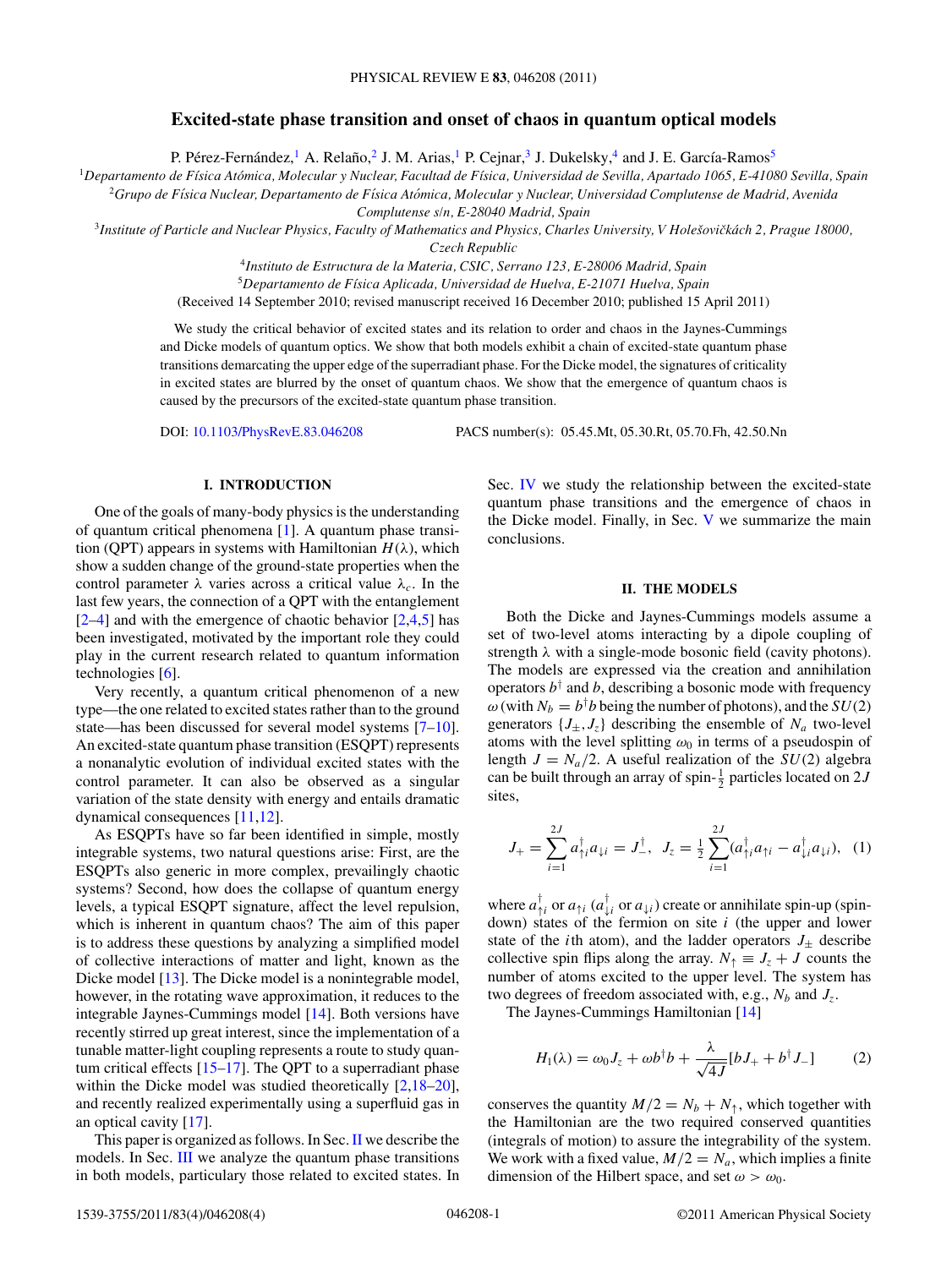<span id="page-1-0"></span>The Dicke Hamiltonian [\[13\]](#page-3-0)

$$
H_2(\lambda) = \omega_0 J_z + \omega b^{\dagger} b + \frac{\lambda}{\sqrt{4J}} [(b + b^{\dagger})(J_+ + J_-)] \quad (3)
$$

conserves the parity  $\Pi = (-1)^{M/2}$ , but not the number M itself. Therefore, it is not integrable. The Hilbert-space dimension for any  $N_a$  is infinite, since states with unlimited photon numbers  $N_b$  are coupled by the interaction term. From a practical point of view, this means that the photon space needs to be truncated by a certain maximal value  $N_b^{\text{max}}$ . In the numerical calculations presented below, we checked that an increase of  $N_b^{\text{max}}$  does not cause noticeable changes in results. In these calculations, we set  $\omega = \omega_0$ , which corresponds to the resonance absorption and emission of photons by the atoms.

#### **III. QUANTUM PHASE TRANSITIONS**

These models serve as toy examples of the maser phase transition. Indeed, in the thermodynamic limit,  $J \rightarrow \infty$ , both Hamiltonians yield a QPT of the second order [\[2\]](#page-3-0) in which properties are obtained from a relevant semiclassical analysis [\[12\]](#page-3-0). The critical values of the coupling strength are  $\lambda_c = \sqrt{(\omega_0 - \omega)^2/2}$  for the Jaynes-Cummings model<sup>1</sup> and  $\lambda_c = \sqrt{\omega \omega_0/2}$  for the the Dicke model. Below the critical point, a *normal phase* exists, in which the ground state is similar to that at  $\lambda = 0$ , given by the photon vacuum ( $N_b = 0$ ) combined with a maximally excited  $(J_z = +J)$  or a totally unexcited  $(J_z = -J)$  state of the atom array. The first case is valid for the Jaynes-Cummings model with  $\omega > \omega_0$  and  $M = 4J$ , and the second one is valid for the Dicke model. For a coupling strength below  $\lambda_c$  in the thermodynamic limit, the  $\lambda = 0$  ground-state form is preserved with expectation values  $\langle N_b \rangle = 0$ ,  $\langle J_z \rangle = \pm J$ , and ground-state energy  $E_0^{\text{norm}} =$  $\pm J\omega_0$ . When crossing the critical value  $\lambda_c$ , the ground state eventually flips to a form with expectation values  $\langle N_b \rangle > 0$ and  $-J < \langle J_z \rangle < +J$ , and decreasing energy  $E_0(\lambda) < E_0^{\text{norm}}$ , in which both the photon field and the atomic array acquire partial, macroscopic excitations. This regime can be interpreted as a *superradiant phase* [\[2,18\]](#page-3-0). The quantities  $\langle J_z \rangle$  (or  $\langle N_{\uparrow} \rangle$ ) and  $\langle N_b \rangle$  represent suitable order parameters to characterize the superradiant phase transition.

The ground-state QPT in both models is followed for *λ > λc* by a chain of *excited-state* phase transitions located at the critical energy, coinciding approximately with the ground-state energy of the normal phase,  $E_c = E_0^{\text{norm}}$ . A detailed discussion of the ESQPT effects and their semiclassical roots is given elsewhere [\[12\]](#page-3-0). The behavior of the order parameter  $\langle J_z \rangle$  close to the critical energy  $E_c$  is given by

$$
\langle J_z \rangle = \langle J_{z_c} \rangle + A |E - E_c|^{\alpha}, \tag{4}
$$

which is characterized by a critical exponent *α*. Results for the Jaynes-Cummings model with 1000 atoms are plotted in Fig. 1 for  $\lambda = 1.5$ . The red points correspond to the expectation value of  $J_z$  in each eigenstate with eigenvalue  $E$ . The continuous



FIG. 1. (Color online) Scaled atomic inversion as a function of energy for the Jaynes-Cummings model, with calculations for  $\omega_0 = 1$ ,  $ω = 2$ ,  $λ = 1.5$ , and  $J = 500$ .

black curve shows a fit using Eq. (4) with the critical exponent  $\alpha = 0.33$ . The cusp singularity at  $E_c/J = 1$  is characterized by the value  $\langle J_{z_c} \rangle = J$ , hence  $\langle N_{\uparrow} \rangle = N_a$  (not seen in the figure). This can be described as the  $\lambda < \lambda_c$  ground-state structure propagating through the spectrum along the line  $E = E_c$ , where we indeed observe multiple avoided crossings of individual levels [\[12\]](#page-3-0).

Similar results for the Dicke model with 60 atoms and  $\lambda = 1.5$  are plotted in Fig. 2. The thin red oscillating line represents numerical data for  $\langle J_z \rangle$  obtained as an average over 20 eigenstates around the eigenvalue  $E$ ; the points have been joined by a line for easier visualization. The thick black curve corresponds to a fit by Eq. (4). The number of atoms is much smaller than that used in the previous calculation because of a rather large value of  $N_b^{\text{max}}$  needed to get convergence for the levels above the critical energy. In particular, results for  $E/J > 1$  (the flat part of the numerical dependence in Fig. 2) are *not* converged.

A comparison with Fig. 1 shows that the results for the Dicke model are fuzzier than those for the Jaynes-Cummings model. They exhibit sizable fluctuations around a smooth



FIG. 2. (Color online) Scaled atomic inversion as a function of energy for the Dicke model, with calculations for  $\omega_0 = \omega = 1$ ,  $\lambda =$ 1.5,  $J = 30$ , and results smoothed over 20 points.

<sup>&</sup>lt;sup>1</sup>Note that we are describing a transition with a fixed number of particles, therefore this critical value differs from that of Ref. [\[2\]](#page-3-0). For more details, see [\[12\]](#page-3-0).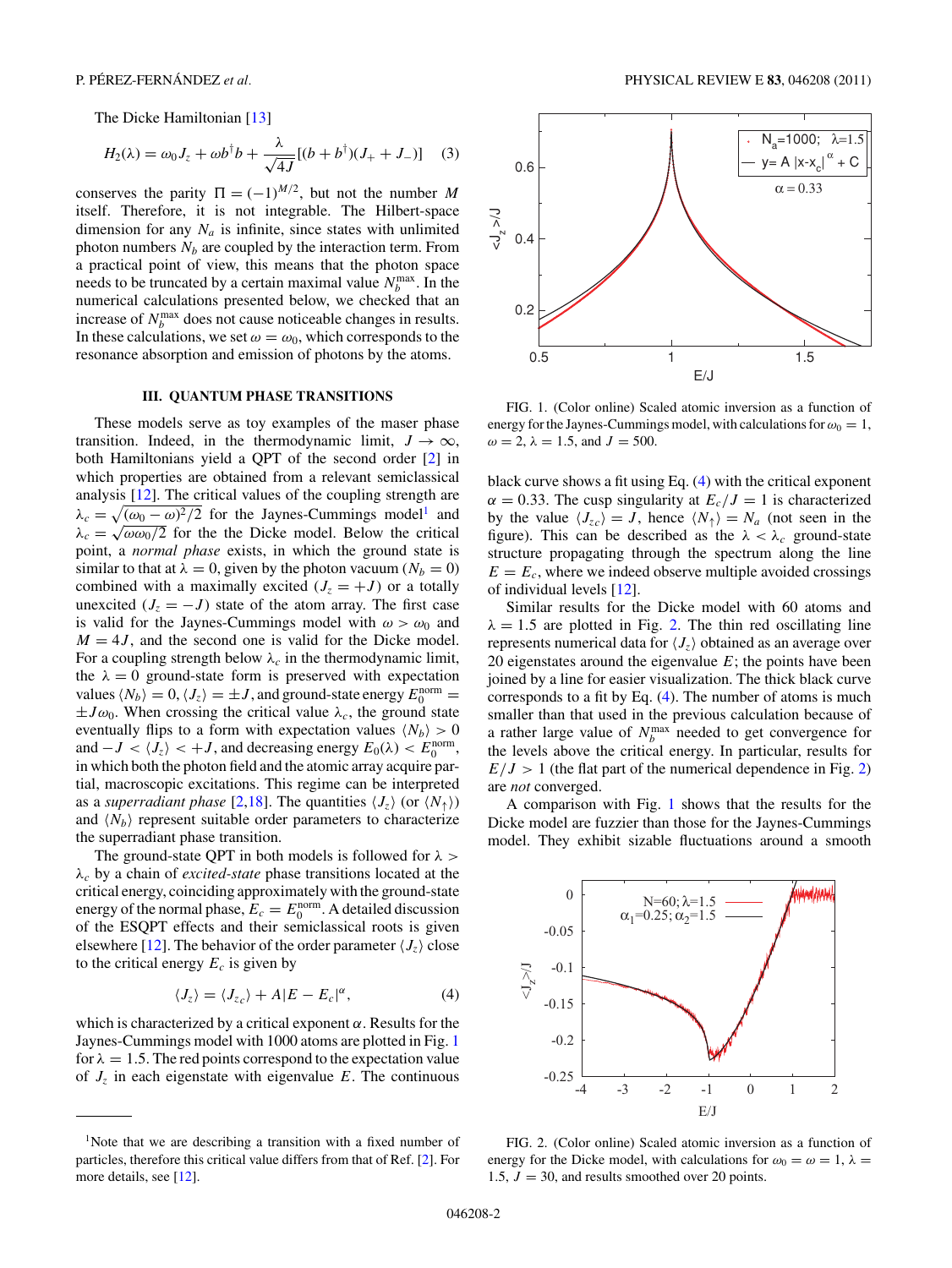<span id="page-2-0"></span>dependence. Another peculiarity of the Dicke model is that the order parameter is bimodal with *two* critical exponents:  $\alpha_1$  = 0.25 for  $E < E_c$ , and  $\alpha_2 = 1.5$  for  $E > E_c$ . Despite these differences, Fig. [2](#page-1-0) shows a qualitatively similar dependence as Fig. [1,](#page-1-0) demonstrating a related type of singularity in the Dicke model at the critical energy  $E_c/J = -1$ . We therefore conclude that for  $\lambda > \lambda_c$ , both models exhibit an ESQPT at  $E_c = E_0^{\text{norm}}$ . This critical energy terminates the domain of the superradiant phase present at low temperatures [\[18\]](#page-3-0).

### **IV. CHAOS AND EXCITED-STATE QUANTUM PHASE TRANSITIONS**

We know that the Dicke model is nonintegrable and partly chaotic. The superradiant transition at zero temperature was shown [\[2\]](#page-3-0) to be correlated with a crossover from ordered to chaotic behavior. Hence one may ask whether quantum chaos is also somehow related to the critical behavior of excited states. It can be anticipated that chaotic properties of the spectrum introduce large fluctuations that partly hide the singular dependence at the critical point in Fig. [2.](#page-1-0) However, chaos and ESQPTs have some properties which are difficult to conciliate. On one hand, the most significant feature of quantum chaos is the level repulsion, which entails a null probability of finding two levels at the same energy [\[21\]](#page-3-0). On the other hand, an ESQPT as a rapid restructuring of excited states is typically connected with a rather close approach of levels (numerous sharp avoided crossings), often with a singular accumulation of levels at  $E = E_c$  [\[7–9,11\]](#page-3-0). Therefore, the relation between the level repulsion and spectral signatures of an ESQPT constitutes an interesting theoretical challenge.

Let us consider the Dicke Hamiltonian with a value of *λ* above  $\lambda_c$ , where the system is partly chaotic [\[2\]](#page-3-0). To analyze how chaos and the ESQPT can dwell together, we calculate the spacing distribution  $P(s)$ , where *s* is a normalized ( $\overline{s} = 1$ ) distance between two neighboring levels, on both sides of the critical energy  $E_c$ . This distribution is known to interpolate between the Poissonian and Wigner forms,  $P^P = e^{-s}$  and  $P^{\rm W} = \frac{\pi}{2} s e^{-\pi s^2/4}$ , respectively, as the system transforms from a regular to a chaotic regime [\[21\]](#page-3-0). In order to have a large number of levels below the critical energy, we present results for  $\lambda = 3$ ; different choices lead to similar pictures.

In Fig. 3 we show the  $P(s)$  distributions calculated for both subcritical ( $E < E_c$ ) and supercritical ( $E > E_c$ ) parts of the spectrum, and for various atom numbers (see caption for details). In all cases, we used the same number of levels for building the histograms on both sides of the critical energy. For  $E > E_c$ , the spectral statistics closely follow the Wigner surmise. In contrast, for  $E < E_c$ , the shape of the histograms is not clear: while for the  $N_a = 46$  case, it is rather close to the Poissonian distribution, for lower atom numbers, it yields neither the Wigner nor the Poissonian form. The most relevant fact is that below  $E_c$  we observe  $P(s = 0) > 0$ , while above  $E_c$  we obtain  $P(s = 0) \approx 0$ . In other words, the levels start to repel each other when crossing the ESQPT critical energy.

To obtain a more quantitative description, we analyze how the spectral statistics change as one moves in the spectrum. To increase the accuracy of the procedure, we rely on the accumulated spacing distribution  $F(s) = \int_0^s dx P(x)$ . Given a



FIG. 3. Nearest-neighbor spacing distribution *P*(*s*) for the Dicke model with  $\lambda = 3$ . Histograms are shown for  $E < E_c$  (left column) and  $E > E_c$  (right column). The rows from bottom to top correspond to  $N_a = 22$ , 30, 38, and 46. The short dashed lines correspond to the Poisson distribution, and the long dashed lines correspond to the Wigner-Dyson distribution.

numerical sequence of spacings { $s_i$ }, we measure its "distance" from the Wigner surmise by means of the following quantity:

$$
\Delta = \frac{\sum_{i} [F^{\mathbf{W}}(s_i) - F(s_i)]^2}{\sum_{i} [F^{\mathbf{W}}(s_i) - F^{\mathbf{P}}(s_i)]^2},
$$
\n(5)

where  $F^W$  and  $F^P$  are accumulated distributions derived from  $P^{W}$  and  $P^{P}$ , respectively. Therefore,  $\Delta = 0$  if the numerical sequence follows the Wigner distribution, while  $\Delta = 1$  for a Poissonian sequence. We have constructed sequences of 200 consecutive spacings and, using Eq.  $(5)$ , we have calculated the distance  $\Delta$  of each sequence from the Wigner statistics. These distances are plotted in Fig. [4](#page-3-0) as a function of the mean energy of the respective sequence. We can see that a quite abrupt transition from finite values of  $\Delta$  to  $\Delta \sim 0$  takes place just below the critical energy *Ec*. Although the range of the covered values of  $N_a$  is not large enough to approach the thermodynamic limit, it suffices to confirm that the critical behavior in the order parameter is accompanied by a change in the spectral statistics. Furthermore, as this change is so abrupt in finite size systems, we are led to attribute it to the precursors of the ESQPT.

We are now able to go beyond the hypothesis of Ref. [\[2\]](#page-3-0), stating that the spectrum of the Dicke model with  $\lambda > \lambda_c$ is regular at low energies. From our numerical results, we conclude that a transition to chaos takes place around the critical energy *Ec*. A compact picture of various dynamical regimes implicit in the Dicke model can therefore be stated as follows: We start at  $\lambda = 0$ , with the ground state having  $N_b =$  $N_{\uparrow} = 0$ . Increasing  $\lambda$  leaves the ground state unperturbed until we cross the critical point  $\lambda_c$  for the superradiant transition, where the expectation values  $\langle N_b \rangle$  and  $\langle N_{\uparrow} \rangle$  start to increase. For any value of  $\lambda > \lambda_c$ , there exists a region above the ground state in which we find no level repulsion,  $P(s = 0) > 0$ . This seems to be a common feature of almost the entire superradiant domain in the  $\lambda \times E$  phase diagram. If the energy is increased